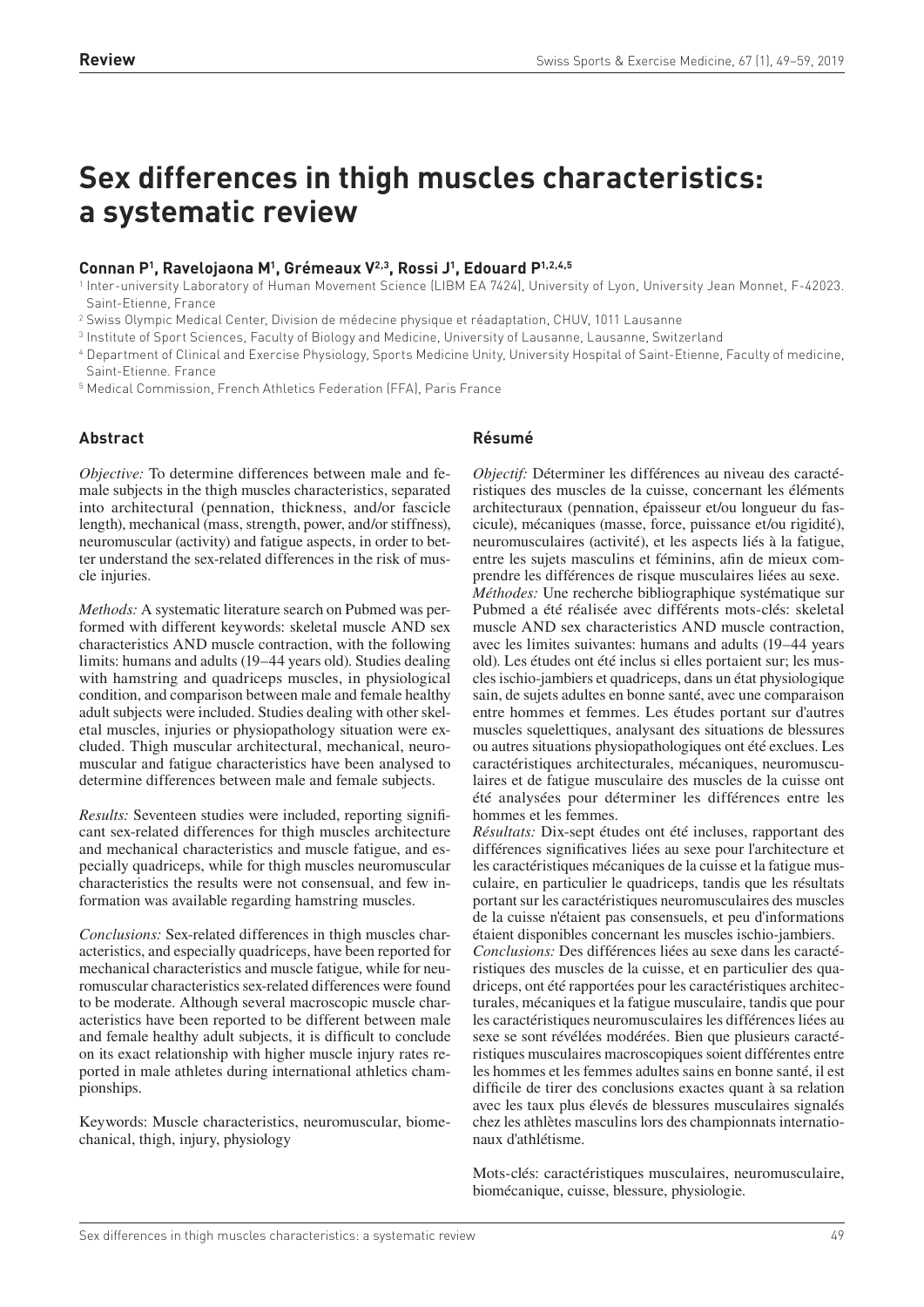*Conflict of interest:* No potential conflict of interest declared *Funding:* No funding

*Ethical statement:* Since the present systematic review did notinvolve human subjects the Ethical Approval or subjects' informed consent was not necessary, but we used data from previous studies, which followed the Ethical standard for research on human subjects according to the Declaration of Helsinki.

## **Introduction**

The practice of athletics (track and field) leads to important risk of injuries [1,2]. Indeed, during the whole athletics season, about 61 to 76% of athletes reported at least one injury [3–5]. In addition, on a total of 14 international athletics championships from 2007 to 2014, a total of 1510 injuries were collected corresponding to an incidence of 100 injuries for 1000 registered athletes [6]. The principal type of injury during international athletics championships was muscle injuries accounting for about 41% of all injuries [7]. Thigh muscles injuries represented 53% of muscle injuries and 19% of all injuries, and hamstring muscles injuries was the first injury diagnosis with 17% of all injuries [7].

Another important finding was the sex-related difference in injury rates and characteristics between male and female athletes during international athletics championships: male had 25% higher injury rates than female athletes [6]. The difference was mainly due to the sex-related difference in injury rate of muscle injuries (32 vs. 20 injuries per 1000 athletes for male and female athletes, respectively), muscle injuries representing the most common injury type in both male and female athletes [6]. Moreover, it was the only sex-related different injury type between male and female (with the exception of stress fractures which are less common (0.7% in male and 3.0% in female athletes)) [6]. More specifically, sex-related difference in injury rate was also mainly due to the sex-related difference in thigh muscles injuries (28 vs. 15 injuries per 1000 athletes for male and female athletes, respectively), and especially hamstring muscles injuries (22 vs. 12 injuries per 1000 athletes for male and female athletes, respectively), which were the main injury diagnoses [6].

In this context, a better understanding of sex-related differences in muscle characteristics, especially in thigh muscles characteristics, could help i) to better understand this sex-related difference in the risk of muscle injuries, and ii) to develop injury prevention measures adapted to these specific injury risks. Some parameters of muscle characteristics have been reported to be different between male and female subjects such as muscle body mass, strength, power, or muscle fatigue for instance [8–10]. Although these studies have been performed to describe muscular physiological differences between male and female subjects, these studies could also be of interest to help better explaining sex-related differences in regard to injuries. Therefore, the aim of the present study was to determine, through a systematic review, differences between male and female subjects in the thigh muscles characteristics, separated into architectural (pennation, thickness, and/or fascicle length), mechanical (mass, strength, power, and/or stiffness), neuromuscular (activity) and fatigue aspects, in order to better understand the sex-related differences in the risk of muscle injuries.

## **Methods**

## *Search strategy and articles selection*

Following the PRISMA guidelines, we conducted a systematic research on MEDLINE via PubMed for all articles analysing comparisons between male and female subjects for the thigh muscles characteristics for all articles published until December 10, 2018. Preliminary searches of articles were conducted from March 2017 to August 2018, and final literature search and articles selection were done the December 10, 2018.

The following key words and equation were used to conduct the searches: ("Muscle, Skeletal"[Mesh] AND ("Sex Characteristics"[Majr] OR "Sex Factors"[Majr])) AND ("muscle architecture" OR "muscle stiffness" OR "Muscle Fibers, Skeletal"[Mesh] OR "Muscle Contraction"[Mesh]) AND "humans"[MeSH Terms] NOT "Aged"[Mesh] Filters: Humans; English; Adult: 19–44 years.

Inclusion criteria were: articles concerning the thigh muscles (i.e. hamstring or quadriceps muscles) in physiological situation, written in English, concerning macroscopic muscle characteristics, such as: architectural, mechanical, neuromuscular and fatigue aspects of the muscle. Exclusion criteria were: articles including subject with histories of muscle pathologies and/or injuries or any pain, and articles about microscopic muscle characteristics such as: myocytes, blood flow, and mitochondrial respiration.

After removal of duplicate articles, we selected the articles initially based on the title and abstract, then the full articles were retrieved and reviewed for selection following inclusion and exclusion criteria. References of selected articles were screened for appropriate articles. Articles selection was independently performed by two authors (PC and PE). Disagreements were resolved by consensus.

Since the present systematic review did not involve human subjects the Ethical Approval or subjects' informed consent was not necessary, but we used data from previous studies, which should have followed the Ethical standard for research on human subjects according to the Declaration of Helsinki. If the latter was not declared in the article, article was not excluded but this was reported in the results.

## *Data Extraction*

Data extraction was performed by using a pre-defined data-abstraction sheet, and based on the findings of the preliminary searches. The following data were extracted: purpose of the study, number of subjects per sex, muscle examined, muscle characteristic studied, results and conclusions. The muscle characteristics were separated into architectural (pennation, thickness, and/or fascicle length), mechanical (mass, strength, power, and/or stiffness), and neuromuscular (activity) aspects, in addition the condition of muscle fatigue has also been distinguished.

In order to better highlight the main results of each study, and to highlight the potential differences between male and female subjects if it exists, the results of each parameter were summarised as: "male > female" or "male = female" or "male < female" and the information regarding the significance, and the conclusion regarding the sex-related difference as: "yes" or "moderate" or "no".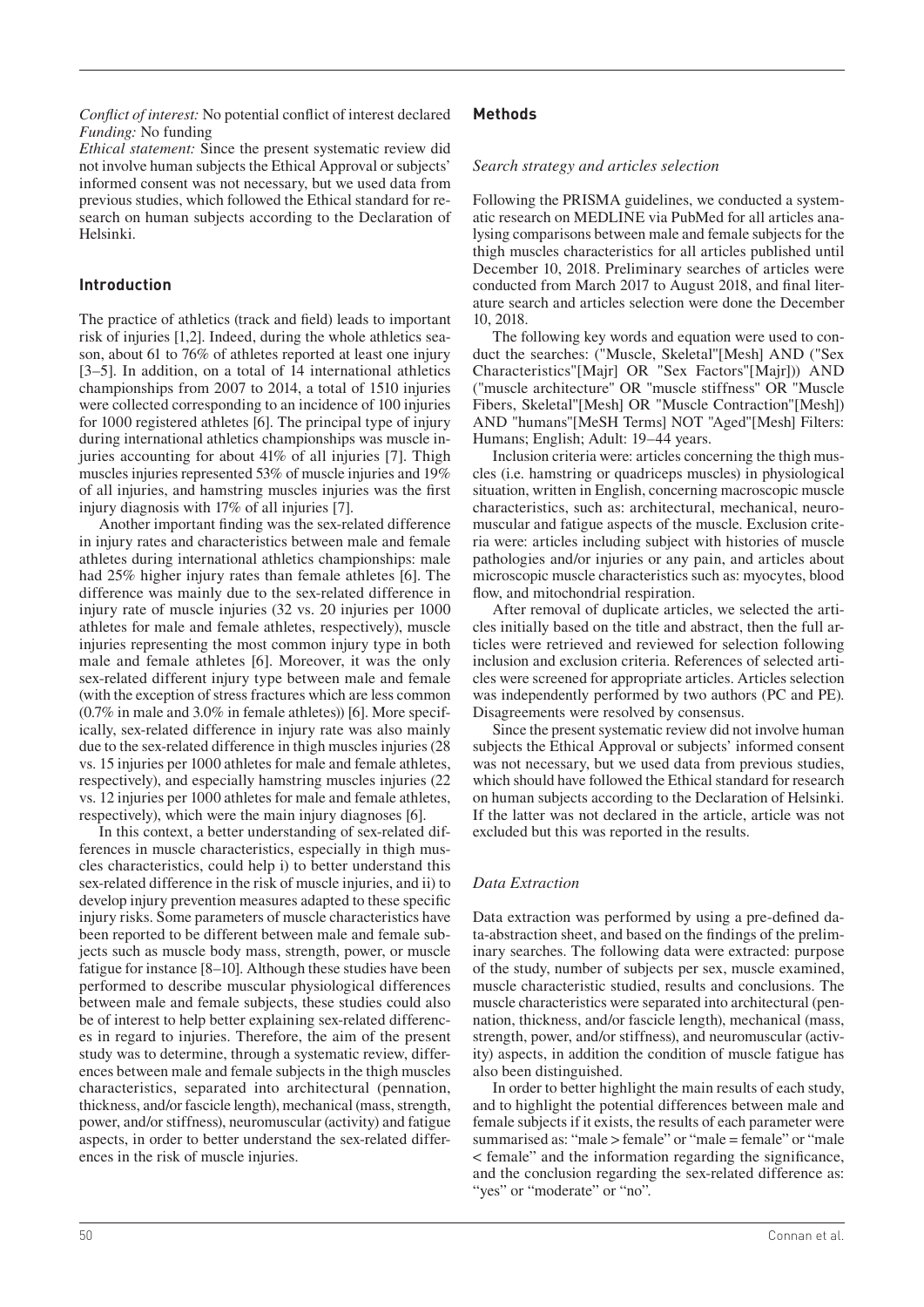## *Quality Evaluation*

Study quality was independently assessed by one author using the "Checklist for Measuring Quality" [11]. The following cut-off points have been reported to categorise studies by quality with a Methodological Quality Score (MQS): strong (21+), moderate (14–20), fair (7–13) and poor  $(<)$  [11]. This score was not involved as a inclusion/exclusion criteria.



**Fig. 1:** Flow diagram of the literature screening process and selections of the article.

# **Results**

#### *Selected articles*

With the combination of keywords and limits, the literature search revealed 66 articles. 43 articles were excluded after reading their titles and 8 after reading their abstracts because they did not match with the purpose of our present systematic review and/or they did not meet the inclusion criteria. Two articles were find by looking at the references of selected articles. Finally, 17 articles were selected in this review. The flow diagram for the selection of studies is presented in Figure 1.

Articles described different muscle characteristics but they all concerned comparison between sexes on thigh muscles in healthy human subjects. Only one article did not declare that the study followed the Ethical standard for research on human subjects according to the Declaration of Helsinki [12].

One article described the muscle architectural characteristics *(Table 1)* [13], six articles described the muscle mechanical characteristics using the parameters of strength, work, power, torque and/or stiffness measurements *(Table 2)* [8–10,14–16], eight articles described neuromuscular characteristics using the parameter of muscle activity *(Table 3)* [10,17–23], and finally five articles described the sex-related comparisons regarding muscle fatigue *(Table 4)* [8–10,24–26].

## *Methodological quality*

All thirteen articles were assessed against the Down's and Black checklist and attained a score of either moderate or high quality. Almost all articles reported a high quality score (21+). The main areas of weakness in all articles were their internal validity and power analysis.

#### *Data synthesis*

Concerning muscle architecture, one article reported that isolated muscle thickness and pennation angle of vastus lateralis (quadriceps) were greater in male subjects, and there were no sex-related differences in fascicle length [13].

|                         | Methodo-<br>logical<br>Quality<br><b>Score</b> | <b>Number</b><br>of males | <b>Number</b><br><b>of</b><br><b>females</b> | <b>Muscles</b>                                                   | Aim of the<br>studies                                                                                                          | <b>Methods</b>                                                                                                               | <b>Muscle</b><br>character-<br>istics eval-<br>uated | <b>Results</b>                                           | Conclu-<br>sions:<br>Sex-relat-<br>ed differ-<br>ences |
|-------------------------|------------------------------------------------|---------------------------|----------------------------------------------|------------------------------------------------------------------|--------------------------------------------------------------------------------------------------------------------------------|------------------------------------------------------------------------------------------------------------------------------|------------------------------------------------------|----------------------------------------------------------|--------------------------------------------------------|
| Abe et al.<br>1998 [13] | 17                                             | 22                        | 29                                           | Quadri-<br>ceps<br>muscle<br><i><u>fvastus</u></i><br>lateralis) | To evaluate<br>the contribu-<br>pennation<br>angle and<br>fascicle<br>length to gen-<br>der differenc-<br>es in muscle<br>size | In vivo mea-<br>surement of<br>tion of muscle muscle thick-<br>ness, penna-<br>tion angle and Fascicle<br>fascicle<br>length | Muscle<br>thickness<br>Pennation<br>angle<br>length  | Male ><br>female<br>Male ><br>female<br>Male ><br>female | <b>Yes</b>                                             |

**Table 1:** Studies concerning the comparison of thigh muscles architecture between male and female healthy adult subjects.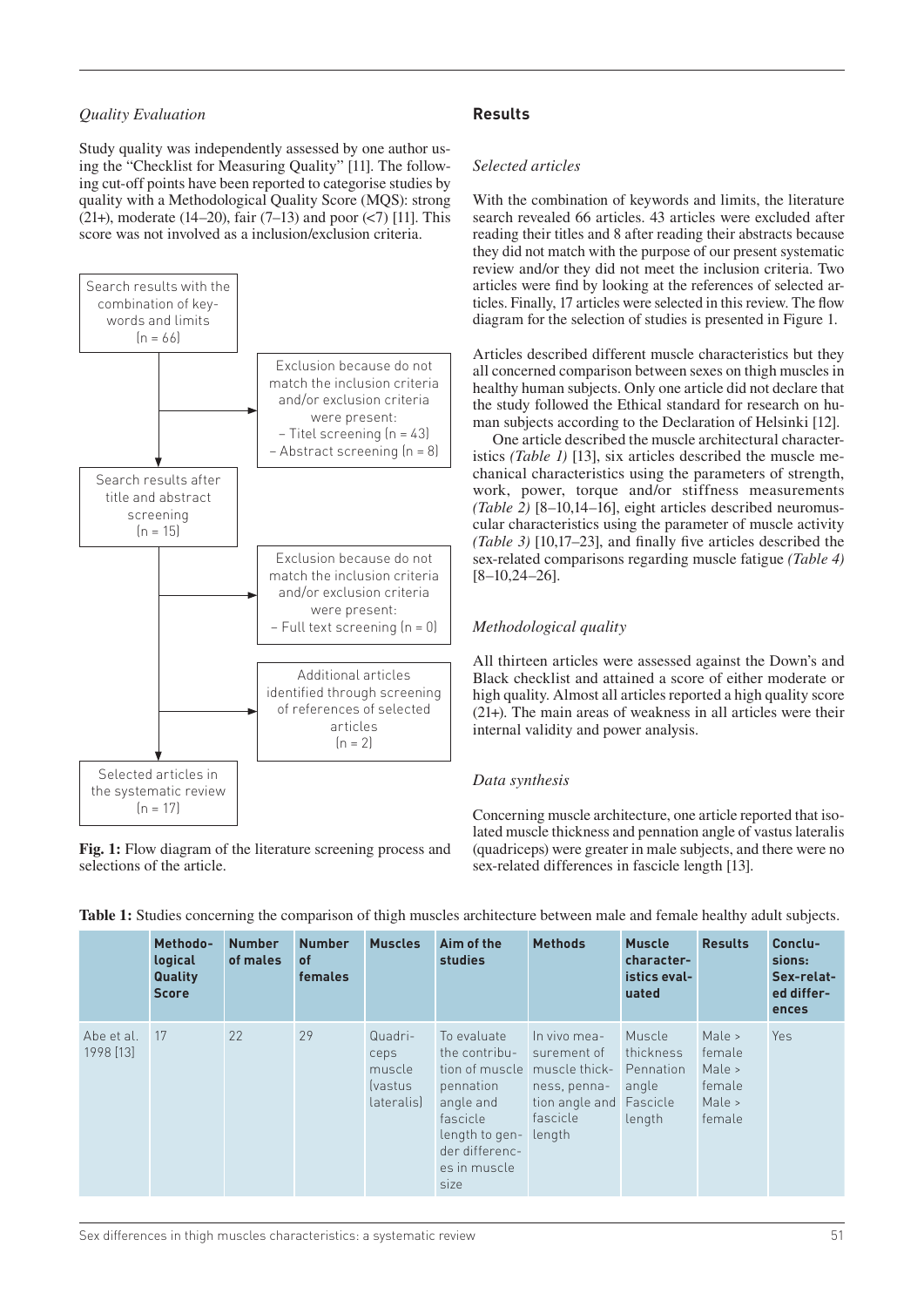|                                    | Methodo-<br>logical<br>Quality<br><b>Score</b> | <b>Number</b><br>of males | <b>Number</b><br>of<br>females | <b>Muscles</b>                             | Aim of the<br><b>studies</b>                                                                                                                 | <b>Methods</b>                                                                                                                                                                   | Muscle<br>character-<br>istics eval-<br>uated | <b>Results</b>                             | Conclu-<br>sions:<br>Sex-relat-<br>ed differ-<br>ences |
|------------------------------------|------------------------------------------------|---------------------------|--------------------------------|--------------------------------------------|----------------------------------------------------------------------------------------------------------------------------------------------|----------------------------------------------------------------------------------------------------------------------------------------------------------------------------------|-----------------------------------------------|--------------------------------------------|--------------------------------------------------------|
| Pincivero<br>et al. 2003<br>[8]    | 24                                             | 19                        | 20                             | Quadri-<br>ceps and<br>hamstring<br>muscle | To examine<br>gender differ-<br>ences in knee<br>extensor and<br>flexor peak<br>torque, work,<br>power and<br>muscle fa-<br>tigue            | 30 reciprocal,<br>concentric<br>maximal knee<br>extension and<br>flexion con-<br>tractions at a<br>pre-set angu-<br>lar                                                          | Work,<br>power and<br>peak<br>torque          | Male ><br>female<br>(signifi-<br>cant)     | Yes                                                    |
| Pincivero<br>et al. 2003<br>$[14]$ | 24                                             | 15                        | 15                             | Quadri-<br>ceps<br>muscle                  | To compare<br>perceived<br>exertion rat-<br>ings between<br>males and<br>females                                                             | Evaluation of<br>the one-repe-<br>tition maxi-<br>$mum$ $(1-MR)$<br>then two sub-<br>strate maxi-<br>mal contrac-<br>tion in a<br>random order<br>at 20% to 90%<br>of their 1-MR | Strength                                      | Male ><br>female<br>(signifi-<br>cant)     | Yes                                                    |
| Pincivero<br>et al. 2004<br>[15]   | 24                                             | 14                        | 15                             | Quadri-<br>ceps<br>muscle                  | To examine<br>gender-spe-<br>cific knee<br>extensor<br>torque output<br>and quadri-<br>ceps femoris<br>muscle re-<br>cruitment<br>during MCV | Three iso-<br>metric con-<br>traction in a<br>random order<br>with the knee<br>at 0° to 90°<br>(every 20°)<br>flexion                                                            | Average<br>torque                             | Male ><br>female<br>(signifi-<br>cant)     | Yes                                                    |
| Wüst et<br>al. 2008<br>$[9]$       | 23                                             | 29                        | 35                             | Quadri-<br>ceps<br>muscle                  | To examine<br>the muscle<br>contractile<br>properties                                                                                        | MRI (muscle<br>size), Maximal<br>voluntary<br>contractions<br>(MVC) repeat-<br>ed two or<br>three times at<br>knee joint<br>angles of 60,<br>70, 80 in a<br>random order         | Muscle<br>size and<br>strength                | Male ><br>female<br>(signifi-<br>cant)     | Yes                                                    |
| Wüst et<br>al. 2008<br>$[9]$       | 23                                             | 29                        | 35                             | Quadri-<br>ceps<br>muscle                  | To examine<br>the muscle<br>contractile<br>properties                                                                                        | MRI (muscle<br>size), Maximal<br>voluntary<br>contractions<br>(MVC) repeat-<br>ed two or<br>three times at<br>knee joint<br>angles of 60,<br>70, 80 in a<br>random order         | Torque                                        | Female ><br>Male (not<br>signifi-<br>cant) | Moderate                                               |

**Table 2:** Studies concerning the mechanical characteristics of the thigh muscles: comparison of work, power, strength, torque and stiffness measurement between male and female healthy adult subjects.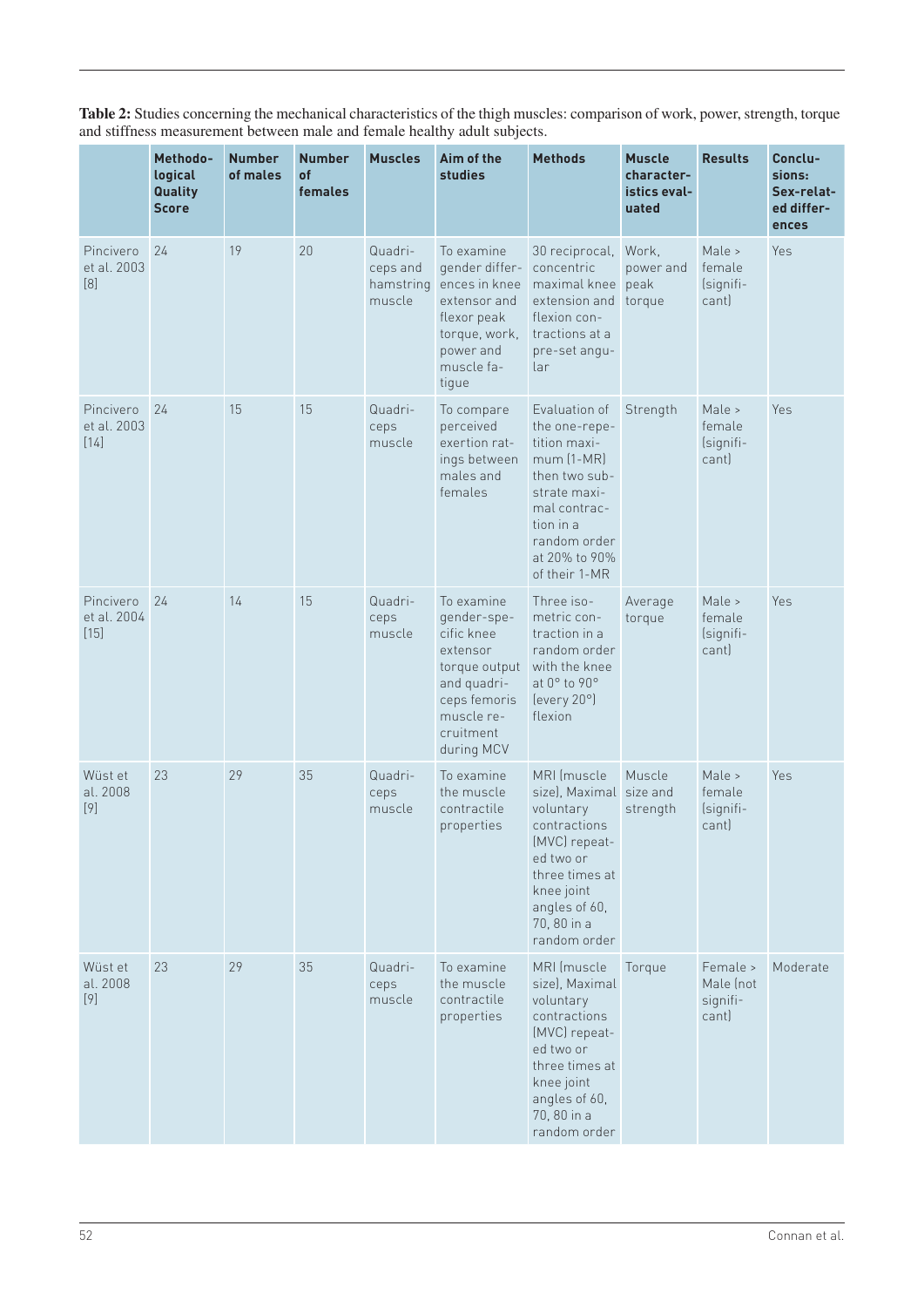|                                           | Methodo-<br>logical<br>Quality<br><b>Score</b> | <b>Number</b><br>of males | <b>Number</b><br>of<br>females | <b>Muscles</b>                     | Aim of the<br><b>studies</b>                                                                      | <b>Methods</b>                                                                                                                                                                                                                                                 | <b>Muscle</b><br>character-<br>istics eval-<br>uated                         | <b>Results</b>                         | Conclu-<br>sions:<br>Sex-relat-<br>ed differ-<br>ences |
|-------------------------------------------|------------------------------------------------|---------------------------|--------------------------------|------------------------------------|---------------------------------------------------------------------------------------------------|----------------------------------------------------------------------------------------------------------------------------------------------------------------------------------------------------------------------------------------------------------------|------------------------------------------------------------------------------|----------------------------------------|--------------------------------------------------------|
| $De-$<br>schenes<br>et al. 2009<br>$[10]$ | 20                                             | 10                        | 10                             | Right<br>quadri-<br>ceps<br>muscle | Different ad-<br>aptation to<br>muscle un-<br>loading by sex<br>via electro-<br>myography         | Muscle func-<br>tion was<br>quantified<br>during knee<br>extensions<br>before and<br>following<br>unloading via<br>electromyo-<br>graphy during<br>maximal iso-<br>metric con-<br>tractions                                                                    | Total work, Male ><br>average<br>power and<br>peak<br>torque                 | female<br>(signifi-<br>cant)           | Yes                                                    |
| Wang et<br>al. 2015<br>[16]               | 21                                             | 22                        | 22                             | Right<br>quadri-<br>ceps<br>muscle | To investigate<br>knee joints<br>stiffness be-<br>tween young<br>male and<br>female ath-<br>letes | Peak torque<br>of the knee<br>joint extensor<br>musculature<br>was assessed<br>on an isoki-<br>netic dyna-<br>mometer,<br>muscle stiff-<br>ness of the<br>vastus later-<br>alis muscle<br>was mea-<br>sured in both<br>relaxed and<br>contracted<br>conditions | Peak<br>torque, and<br>relaxed<br>and con-<br>tracted<br>muscle<br>stiffness | Male ><br>female<br>(signifi-<br>cant) | Yes                                                    |

MVC: Maximal voluntary contraction; MRI: Magnetic resonance Imaging, 1-MR: One maximal repetition.

Concerning the five studies about the muscle mechanical characteristics, all of them reported differences between male and female subjects *(Table 2)*. Two articles [8,10] reported significant higher total work values for male than female subjects  $(1.76 \text{ J} \cdot \text{kg}^{-1})$  for male vs.  $1.27 \text{ J} \cdot \text{kg}^{-1}$  for female subjects for knee extension and  $1.20$  J.kg<sup>-1</sup> for male and  $0.88$ J.kg<sup>-1</sup> for female subjects ( $p$ <0.05) [8]). These two articles also reported significant higher power values for male than for female subjects (5.17 W. kg<sup>-1</sup> for male vs. 3.70 W.kg<sup>-1</sup> for female subjects for knee extension and 3.52 W.kg-1 for male and  $2.59$  W.kg<sup>-1</sup> for female subjects ( $p<0.05$ ) [8]). Two articles [9,14,16] reported that male have significantly higher strength values than female subjects. Finally, three of the four studies [8,10,15,16] reported a significant difference between male and female subjects with greater torque values in male subjects. Only one study [9] reported different results with a 4% higher torque in female subjects compared to male subjects but this did not reach statistical significance (p=0.063). One article reported higher muscle stiffness values (relaxed and contracted) in male than female subjects [16].

Regarding studies about neuromuscular characteristics *(Table 3)*, results are not consensual. One study [23] did not report any significant difference of total reaction time, pre-motor time and motor time between sexes. Reflex responses [22] may vary between sexes under the "do not innerve" condition. Male subjects demonstrated much more frequent and consistent reflex muscle activation than female subjects. Concerning the effect of unloading, muscle activity seems to be different between sexes after unloading (34% reduction of the electromyography noted among female and 8% for male subjects, p=0.002) [10] but not before. However, one article [21] reported that female subjects had a significant higher level of muscle activity than their male counterparts.

For studies about the muscle fatigue, the four [8,9,24,26] of the five articles reported a difference between male and female subjects *(Table 4)*: male exhibited significant higher fatigue rates than female subjects.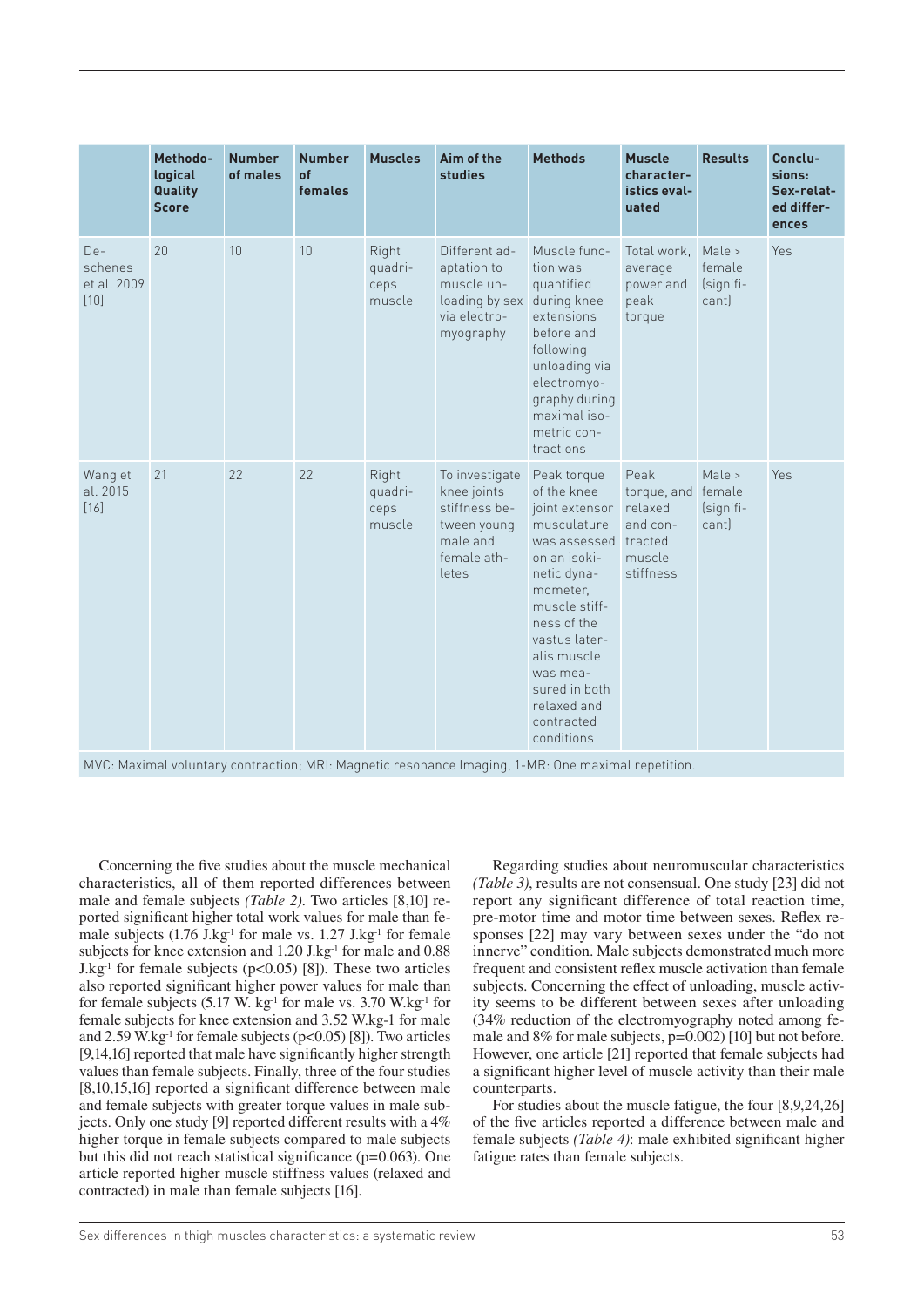**Table 3:** Studies concerning the neuromuscular characteristics of the thigh muscles: comparison of muscle activity between and female healthy adult subjects.

|                                    | Methodo-<br>logical<br>Quality<br><b>Score</b> | <b>Number</b><br>of males | <b>Number</b><br>of<br>females | <b>Muscles</b>            | Aim of the<br>studies                                                                                                                | <b>Methods</b>                                                                                                                                                                      | <b>Muscle</b><br>character-<br>istics eval-<br>uated | <b>Results</b>                                                   | Conclu-<br>sions:<br>Sex-relat-<br>ed differ-<br>ences |
|------------------------------------|------------------------------------------------|---------------------------|--------------------------------|---------------------------|--------------------------------------------------------------------------------------------------------------------------------------|-------------------------------------------------------------------------------------------------------------------------------------------------------------------------------------|------------------------------------------------------|------------------------------------------------------------------|--------------------------------------------------------|
| Pincivero<br>et al. 2000<br>$[17]$ | 24                                             | 15                        | 15                             | quadri-<br>ceps<br>muscle | To evaluate<br>sex and mus-<br>cle differenc-<br>es in electro-<br>myography<br>amplitude                                            | Electromyo-<br>graphy acti-<br>vity during<br>three maxi-<br>mal isomet-<br>ric voluntary<br>contractions<br>with the knee<br>at 60° flexion                                        | Muscle<br>activity                                   | (signifi-<br>cant, only<br>vastus<br><i>lateralis</i><br>muscle) | Moderate                                               |
| Pincivero<br>et al. 2001<br>$[18]$ | 24                                             | 15                        | 15                             | quadri-<br>ceps<br>muscle | Electromyo-<br>graphy dur-<br>ing isometric<br>contractions<br>with the knee<br>at 60° flexion                                       | Repeated<br>measure-<br>ments de-<br>sign, series<br>of 5s maxi-<br>mal voluntary<br>isometric<br>contractions,<br>performed at<br>intensities of<br>10 to 90% of<br><b>MVC</b>     | Muscle<br>activity                                   | Male ><br>female                                                 | Moderate                                               |
| Pincivero<br>et al. 2004<br>$[15]$ | 24                                             | 15                        | 15                             | quadri-<br>ceps<br>muscle | Electromyo-<br>graphy dur-<br>ing isometric<br>contractions<br>with the knee<br>at 60° flexion                                       | Repeated<br>measure-<br>ments de-<br>sign, series<br>of 5s maxi-<br>mal voluntary<br>isometric<br>contractions,<br>separately<br>performed in<br>a random<br>order                  | Muscle<br>activity                                   | Male ><br>female<br>(signifi-<br>cant)                           | Moderate                                               |
| Cramer et<br>al. 2002<br>$[20]$    | 23                                             | 11                        | 12                             | quadri-<br>ceps<br>muscle | To explore<br>the sex, mus-<br>cle and ve-<br>locity re-<br>sponses                                                                  | Concentric,<br><b>isokinetic</b><br>peal torque<br>for extension<br>of the domi-<br>nant leg was<br>measured at<br>randomly<br>order velo-<br>cities of 60 to<br>300° (every<br>60) | Electro-<br>myography muscle-<br>amplitudes specific | sex- and<br>(only 2<br>muscle in<br>female)                      | Moderate                                               |
| DeMont et<br>al. 2004<br>$[21]$    | 19                                             | 17                        | 17                             | hamstring<br>muscle       | To determine<br>if the level of<br>preactivation<br>of hamstring<br>muscles dur-<br>ing dynamic<br>activity is<br>affected by<br>sex | Maximum<br>voluntary<br>contraction<br>of the quadri-<br>ceps and<br>hamstrings<br>muscles dur-<br>ing downhill<br>walking and<br>running                                           | Muscle<br>activity                                   | Female ><br>male (sig-<br>nificant)                              | Yes                                                    |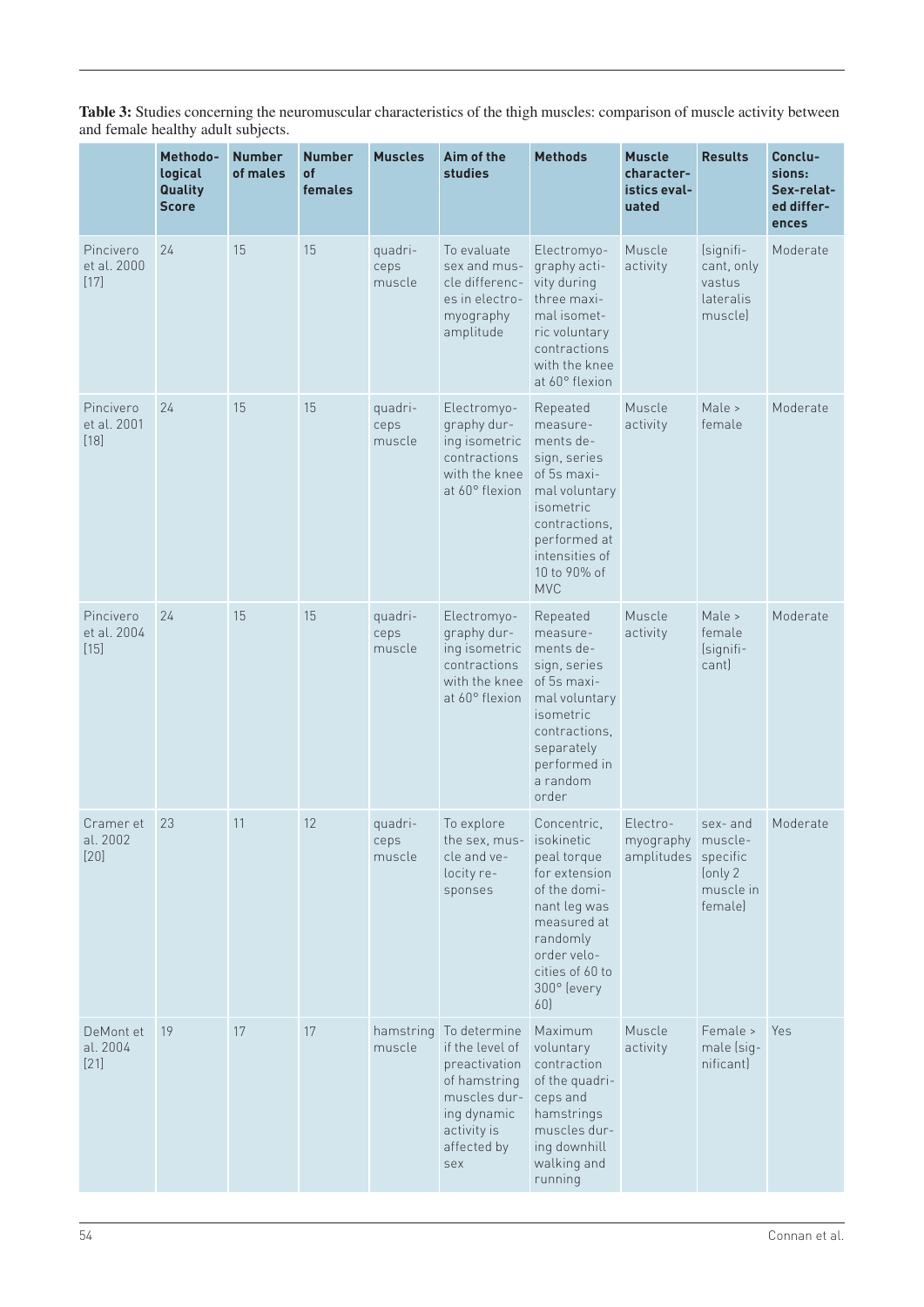|                                    | Methodo-<br>logical<br>Quality<br><b>Score</b> | <b>Number</b><br>of males | <b>Number</b><br>of<br>females | <b>Muscles</b>                             | Aim of the<br><b>studies</b>                                                                                                        | <b>Methods</b>                                                                                                                                                                            | <b>Muscle</b><br>character-<br>istics eval-<br>uated | <b>Results</b>                                                                                                          | Conclu-<br>sions:<br>Sex-relat-<br>ed differ-<br>ences |
|------------------------------------|------------------------------------------------|---------------------------|--------------------------------|--------------------------------------------|-------------------------------------------------------------------------------------------------------------------------------------|-------------------------------------------------------------------------------------------------------------------------------------------------------------------------------------------|------------------------------------------------------|-------------------------------------------------------------------------------------------------------------------------|--------------------------------------------------------|
| Deschenes<br>et al. 2009<br>[10]   | 20                                             | 10                        | 10                             | right knee<br>muscle                       | To explore<br>whether male<br>and female<br>experienced<br>different ad-<br>aptation to<br>muscle<br>unloading                      | Muscle func-<br>tion was<br>quantified<br>during knee<br>extensions<br>before and<br>following<br>unloading via<br>electromyo-<br>graphy dur-<br>ing maximal<br>isometric<br>contractions | Muscle<br>activity                                   | Female ><br>male (sig-<br>nificant),<br>Female ><br>male in<br>decline of<br>EMG (sig-<br>nificant                      | Moderate                                               |
| Cammara-<br>ta et al.<br>2010 [22] | 22                                             | 12                        | 12                             | quadri-<br>ceps and<br>hamstring<br>muscle | To explore<br>the effect on<br>volitional and<br>reflex neuro-<br>muscular<br>responses to<br>a rapid val-<br>qus pertur-<br>bation | multiple 7°<br>ramp-and-<br>hold valgus<br>perturba-<br>tions, in<br>"innerve<br>condition"<br><i><u><b>Sensistance</b></u></i><br>and "do not<br>innerve"                                | Reflex<br>responses                                  | under "do<br>not in-<br>nerve":<br>Male ><br>female<br>(signifi-<br>cant).<br>under<br>"innerve":<br>no differ-<br>ence | Moderate                                               |
| Ayala et al. 24<br>2004 [23]       |                                                | 24                        | 24                             | hamstring<br>muscle                        | To examine<br>sex-related<br>differences in<br>the ham-<br>string reac-<br>tion times<br>profile                                    | six maximal<br>voluntary<br>eccentric<br>knee flexion<br>muscle ac-<br>tions were<br>performed<br>with 30 sec<br>rest between<br>each con-<br>tractions                                   | Total<br>Reaction,<br>Pre-Motor<br>& Motor<br>Time   | Female ><br>Male (no<br>signifi-<br>cant)                                                                               | <b>No</b>                                              |

## **Discussion**

The main findings of the present study were that studies reported higher values of muscle mechanical characteristics for male than female subjects, higher muscle fatigue for male than female subjects, while neuromuscular characteristics remains unclear. The vast majority of the studies included focused on the quadriceps muscles, consequently very few is known regarding the hamstring muscles which represented the first injury diagnosis in international athletics championships [7].

## *Sex-related differences in thigh muscles architectural aspects*

Only one study reported results concerning sex-related comparison on muscle thickness, pennation angle and fascicle length, which was published 20 years ago. The results reported that isolated muscle thickness and pennation angle of quadriceps were greater in male than female subjects, and there were no sex-related differences in fascicle length. Given the fact that this is the only one study and the interest of such parameters in injury occurrence and thus prevention [27], it is of interest to analyse such parameters in future studies, in order to better understand the sex-related difference in thigh (and especially hamstring) injury risk [6].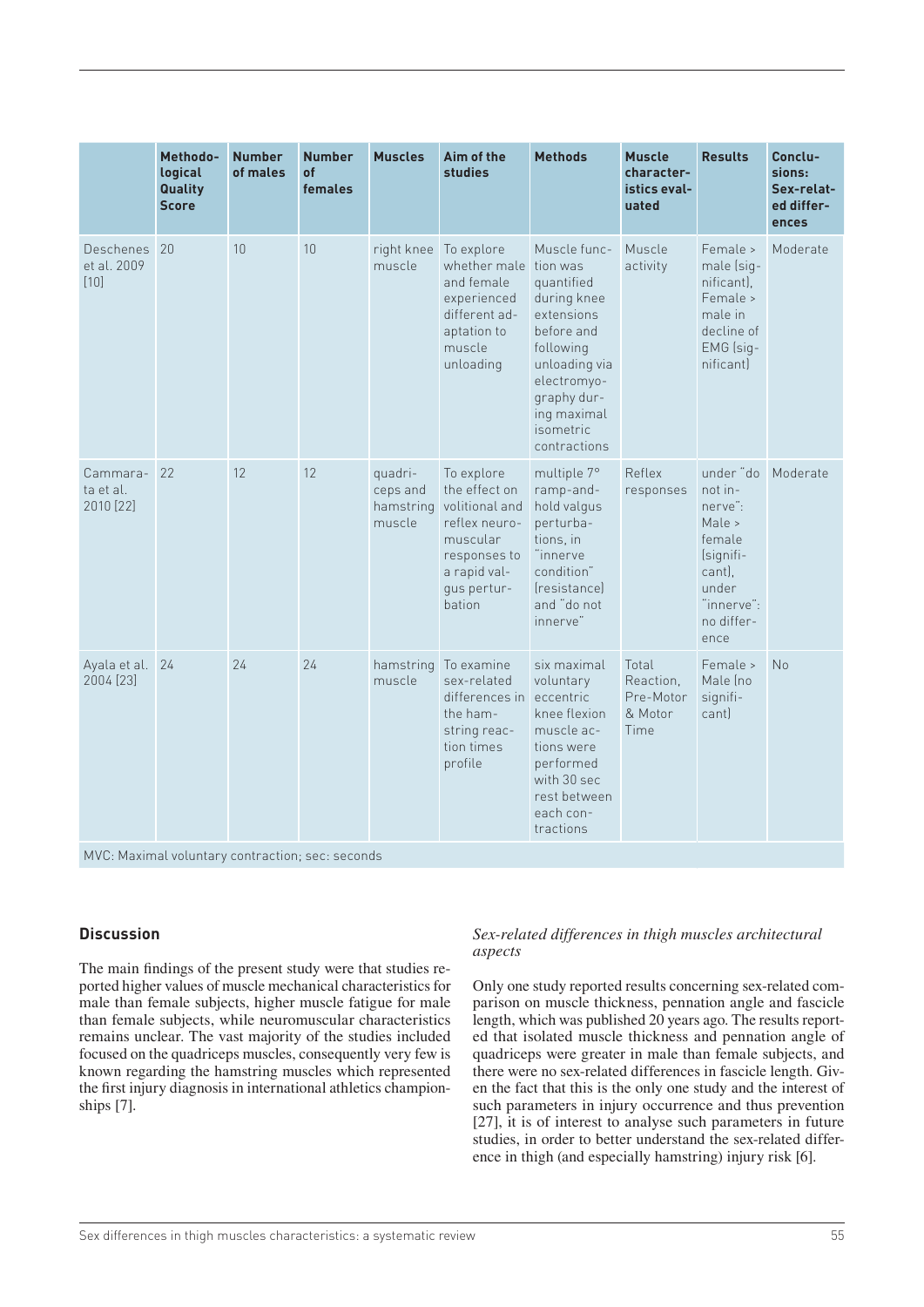|                                   | Methodo-<br>logical<br>Quality<br><b>Score</b> | <b>Number</b><br>of males | <b>Number</b><br>of<br>females | <b>Muscles</b>                             | Aim of the<br>studies                                                                                                                                                                        | <b>Methods</b>                                                                                                                                                                                                                                                     | <b>Muscle</b><br>character-<br>istics eval-<br>uated  | <b>Results</b>                         | Conclu-<br>sions:<br>Sex-relat-<br>ed differ-<br>ences |
|-----------------------------------|------------------------------------------------|---------------------------|--------------------------------|--------------------------------------------|----------------------------------------------------------------------------------------------------------------------------------------------------------------------------------------------|--------------------------------------------------------------------------------------------------------------------------------------------------------------------------------------------------------------------------------------------------------------------|-------------------------------------------------------|----------------------------------------|--------------------------------------------------------|
| Pincivero<br>et al. 2003<br>$[8]$ | 24                                             | 19                        | 20                             | quadri-<br>ceps and<br>hamstring<br>muscle | to examine<br>sex differenc-<br>es in muscle<br>fatigue                                                                                                                                      | 30 reciprocal<br>MCV, Muscle<br>fatigue rate<br>calculated as<br>the decline in<br>each isokinet-<br>ic variable by<br>the linear<br>slope from<br>the single<br>highest repe-<br>tition value<br>through the<br>30th                                              | muscle<br>fatigue                                     | Male ><br>female<br>(signifi-<br>cant) | Yes                                                    |
| Wüst et<br>al. [9]                | 23                                             | 29                        | 35                             | quadri-<br>ceps<br>muscle                  | To determine<br>whether there<br>are differenc-<br>es in suscep-<br>tibility to pe-<br>ripheral<br>fatigue in<br>male and<br>female                                                          | MVC repeated muscle<br>two or three<br>times at knee<br>joint angles,<br>Five minutes<br>after, resis-<br>tance to fa-<br>tigue deter-<br>mined by a<br>series of<br>electrically<br>evoked iso-<br>metric con-<br>tractions of<br>60, 70, 80 in a<br>random order | fatigue                                               | Male ><br>female<br>(signifi-<br>cant) | Yes                                                    |
| Ansdell et<br>al. 2017<br>$[24]$  | 24                                             | 10                        | 8                              | quadri-<br>ceps<br>muscle                  | To determine<br>the sex differ-<br>ence in per-<br>formance<br>fatigability for<br>intermittent,<br>isometric<br>contractions<br>of the<br>knee-exten-<br>sor muscles                        | 30% of MVC<br>for 30min,<br>and in a sepa-<br>rate session<br>at 50% MVC<br>until<br>task-failure,<br>with mea-<br>surements of<br>MVC every 60<br>sec and EMG<br>recording<br>during all<br>contractions                                                          | muscle<br>fatigue                                     | Male ><br>female<br>(signifi-<br>cant) | Yes                                                    |
| Boccia et<br>al. 2018<br>$[25]$   | 24                                             | 10                        | 8                              | quadri-<br>ceps<br>muscle                  | To investigate<br>sex differenc-<br>es in central<br>and peripher-<br>al fatigue and<br>in rate of<br>force devel-<br>opment in the<br>knee exten-<br>sors after a<br>half-mara-<br>thon run | Knee exten-<br>sors forces<br>were obtained<br>under volun-<br>tary and elec-<br>trically<br>evoked iso-<br>metric con-<br>tractions.                                                                                                                              | central and Male =<br>peripheral<br>muscle<br>fatigue | female                                 | No                                                     |

**Table 4:** Studies concerning the sex-related comparison of the muscle fatigue.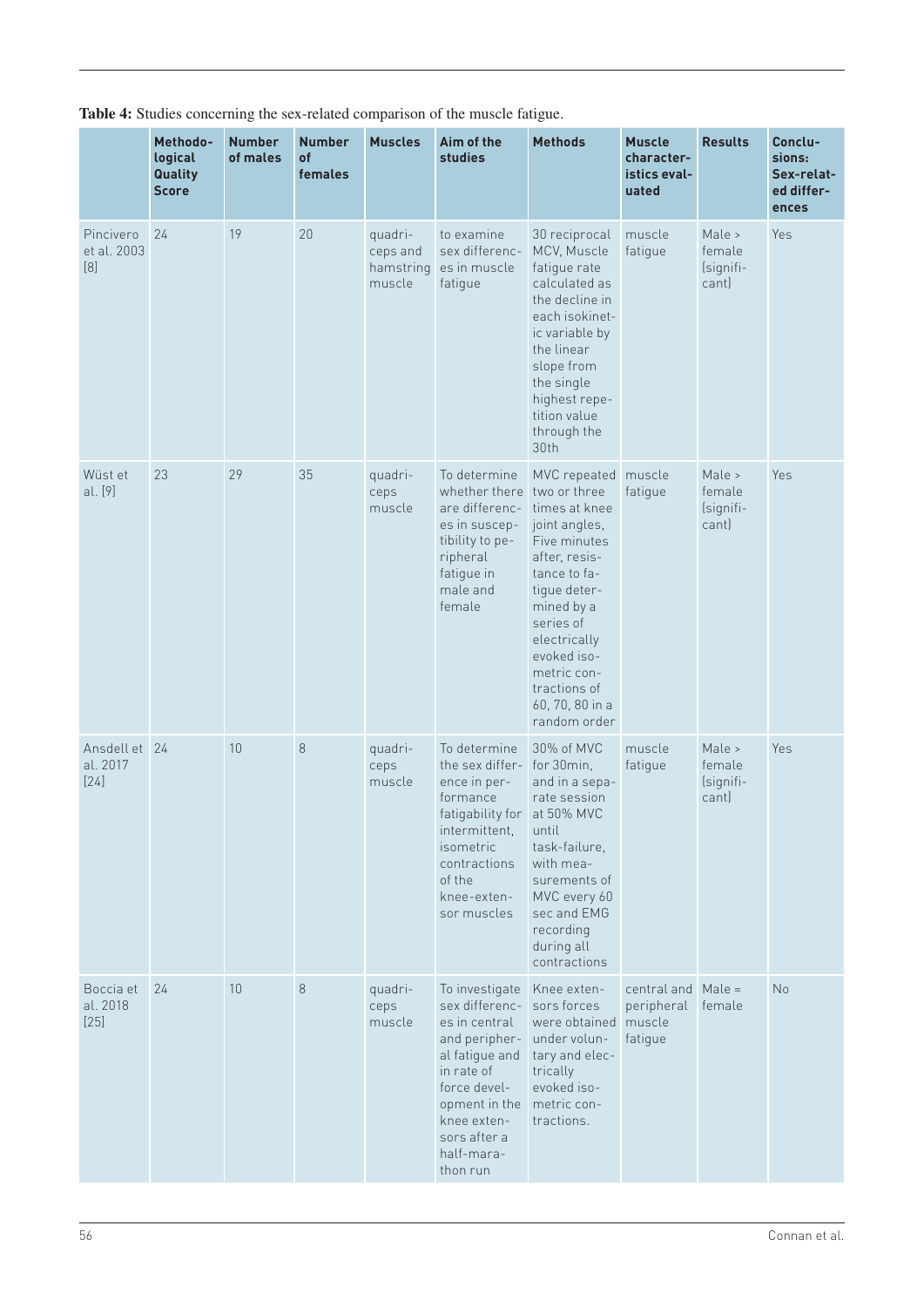|                                     | Methodo-<br>logical<br>Quality<br><b>Score</b> | <b>Number</b><br>of males | <b>Number</b><br><b>of</b><br>females | <b>Muscles</b>            | Aim of the<br><b>studies</b>                                                                                            | <b>Methods</b>                                                                                                                                                                           | <b>Muscle</b><br>character-<br>istics eval-<br>uated | <b>Results</b>                         | Conclu-<br>sions:<br>Sex-relat-<br>ed differ-<br>ences |
|-------------------------------------|------------------------------------------------|---------------------------|---------------------------------------|---------------------------|-------------------------------------------------------------------------------------------------------------------------|------------------------------------------------------------------------------------------------------------------------------------------------------------------------------------------|------------------------------------------------------|----------------------------------------|--------------------------------------------------------|
| O'Leary et 24<br>al. 2018<br>$[26]$ |                                                | 23                        | 19                                    | quadri-<br>ceps<br>muscle | To investigate<br>the sex differ- maximal vol-<br>ence in neu-<br>romuscular<br>fatique of<br>British Army<br>recruites | <b>Isometric</b><br>untary con-<br>traction<br>(MVC) force of<br>the knee ex-<br>tensors were<br>examined<br>pre-and<br>post-loaded<br>march to<br>examine neu-<br>romuscular<br>fatique | muscle<br>fatique                                    | Male ><br>female<br>(signifi-<br>cant) | Yes.                                                   |
|                                     |                                                |                           |                                       |                           |                                                                                                                         | MVC: Maximal voluntary contraction; EMG: electromyography; min: minutes; sec: seconds                                                                                                    |                                                      |                                        |                                                        |

## *Sex-related differences in thigh muscles mechanical aspects*

These results suggested that thigh muscles, and especially quadriceps muscles, differed between male and female subjects regarding work, power and strength. Despite the few number of studies concerning muscle size and muscle mass, all studies included converged on the same direction with higher strength, work or power rates in male than in female subjects; results are consensual and consistent [8–10,14,15]. Male subjects presented a higher ability to generate force independent of their body mass [14]. Male subjects possessed an inherent ability to generate higher levels of torque than female subjects [8]. Gender-specific patterns in muscle activation and muscle fiber morphology have been reported as viable explanations for these strength differences [14]. Neural factors might explain these differences too. Sex-related disparities observed in the capacity of the nervous system to activate contracting muscle may play a role in sex-related differences concerning strength, especially after unloading. Female subjects suffered a greater degree of neuromuscular disturbance than men [10]. Regarding injury risk, does this capability to develop higher strength can make male athletes at higher risk of muscle injuries than female subjects, because they can outmatch the muscle capability. In addition, sex-related differences seem to exist regarding stiffness [16]. Can this higher stiffness in male than female subjects explain higher sprint performance but higher thigh (and especially hamstring) injuries in males athletes? Future studies should analyse this parameters in comparison to injury occurrence in order to improve understanding on injury risk and help for injury prevention.

## *Sex-related differences in muscle activity*

The results are different according to the studies. It seems that there is no difference in the intensity or ability to activate the quadriceps muscles [22]. Female may require a greater amount of time to reach a specified percentage of maximal force [23]. Even if non-significant, female subjects reported consistently longer hamstring total reaction time, pre-motor time and motor time and differences in neuromechanical function of the hamstrings [23]. Moreover, female subjects reflex responses are reported to be less frequent and consistent than male's ones [22]. Sex-related differences in neuromuscular control and neurophysiological mechanisms of the lower extremity have been reported to contribute to increase injury risk [22]. However, given the inconsistency of results and the lack of studies analysing the aspects in comparison to injury occurrence, no conclusion could be done, which would have been of interest in an injury prevention perspective.

#### *Sex-related differences in muscle fatigability*

Female subjects appeared to experience muscle fatigue at a slower rate [8]. Intrinsic sex-related differences in skeletal muscle properties, such as contractile speed and rate of energy utilisation, probably play a key role in these sex-related differences in fatigue [9]. Female subjects have slower contractile speed than male subjects [9]. Moreover, the difference in fatiguability may be a consequence of higher energy utilization in male subjects, which is the reason why they may fatigue more rapidly. It must reside in the rate at which energy is used by the muscle fibers rather than the oxydative recovery rates [9]. Male subjects exhibit a higher susceptibility to muscle fatigue and the higher rate of muscle injuries can be related to this susceptibility. This aspect could play a role in the higher thigh muscles injury risk of male aspects, since muscle injuries have been reported to be increased in fatigue condition [28,29]. Female athletes could be better protected against injuries because their muscle kept higher percentage of maximal strength longer than male athletes. This hypothesis should of course be confirmed throught experimental study.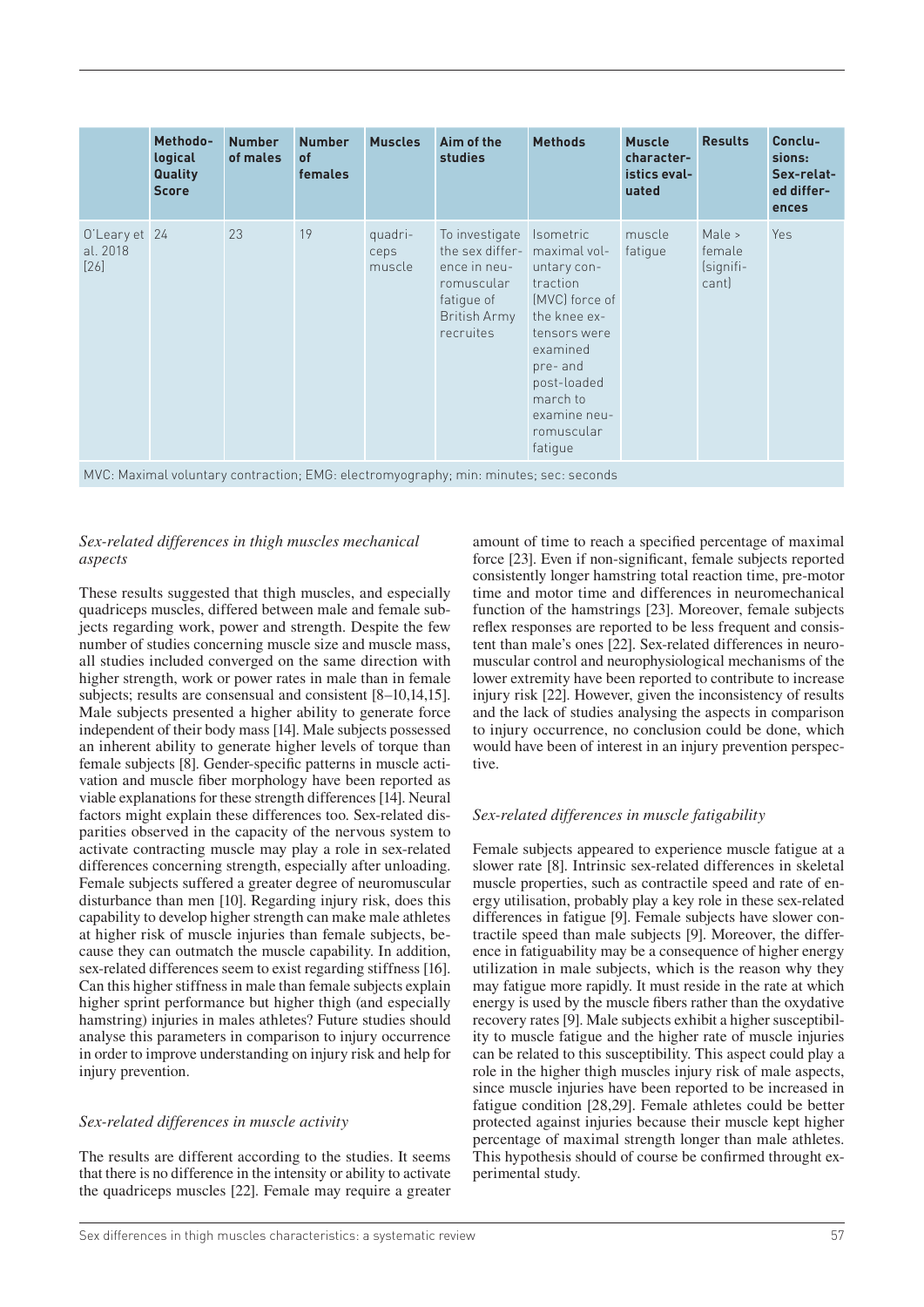#### *Limitations*

Some limitations have to be discussed. First, only one data base was screened (MEDLINE via PubMed), the present systematic review can thus not be considered as exhaustive. However, this is the database that brings together the most articles on the physiological and medical fields. Second, the quality of the present review depends on the quality of selected studies. Third, despite of the models quite similar between studies, muscle characteristics studied and methods for analyses were different between the selected studies, that makes the comparison difficult. Only some characteristics of the muscle have been analysed representing mechanical and neuromuscular aspects of the muscle. Fourth, other studies reported results regarding sex-related muscle characteristics but involving other muscles than thigh muscles. Finally, many muscle characteristics have been presented in these articles, however it could be not exhaustive enough to describe all the all muscle characteristics (potential limitation due to keywords…). Moreover, the analysis is not focused enough on main aspects to settle on precise conclusions. Therefore, further more detailed researches are required.

#### *Perspectives*

Muscle injury has been reported to be the only injury type concerned by sex-differences during international athletics championships [6]. The different studies included in our systematic review reported sex-related differences in the muscle characteristics of thigh muscles: higher levels of power, work, strenght, stiffness and fatibability in male than female subjects. These sex-related differences in muscle characteristics could be involved in the hypothesis to explain the higher muscle injury rate reported in male than in female athletes, but none of these articles can strongly explain the sex-related injury difference. Throughought this systematic review, we cannot conclude on the reason of the higher muscle injury rate in male athletes. However, it gives opportunities for further studies.

#### **Conclusions**

The main findings of the present study were that muscle architecture and mechanical characteristics were higher for male than female subjects, muscle fatigue higher for male than female subjects, while neuromuscular characteristics remains unclear. Although several macroscopic muscle characteristics have been reported to be different between male and female healthy adult subjects, it is difficult to conclude on its exact relationship with the higher muscle injury rates reported in male athletes during international athletics championships.

#### **Conflict of interest**

The authors declare no conflicts of interest.

## **Corresponding author**

Pascal Edouard, MD PhD, Department of Clinical and Exercise Physiology, Sports medicine unity, IRMIS, Campus Santé Innovations, University Hospital of Saint-Etienne, 42 055 Saint-Etienne cedex 2, France. Tel.: +33 674 574 691; fax: +33 477 127 229 E-mail address: Pascal.Edouard42@gmail.com



#### **Referenzen**

- 1. Edouard P, Morel N, Serra J-M, et al. [Prévention des lésions de l'appareil locomoteur liées à la pratique de l'athlétisme sur piste. Revue des données épidémiologiques]. Sci Sports 2011;26:307-15. doi: 10.1016/j.scispo.2011.04.003.
- 2. Edouard P, Alonso JM, Jacobsson J, et al. Injury Prevention in Athletics: The Race Has Started and We Are on Track! New Stud Athl 2015;30:69-78.
- 3. D'Souza D. Track and field athletics injuries a one-year survey. Br J Sports Med 1994;28:197-202.
- 4. Bennell KL, Crossley K. Musculoskeletal injuries in track and field: Incidence, distribution and risk factors. Aust J Sci Med Sport 1996;28:69-75.
- 5. Jacobsson J, Timpka T, Kowalski J, et al. Injury patterns in Swedish elite athletics: annual incidence, injury types and risk factors. Br J Sports Med 2013;47:941-52. doi:10.1136/bjsports-2013-092676.
- 6. Edouard P, Feddermann-Demont N, Alonso JM, et al. Sex differences in injury during top-level international athletics championships: surveillance data from 14 championships between 2007 and 2014. Br J Sport Med 2015;49:472-7. doi:10.1136/bjsports-2014-094316.
- 7. Edouard P, Branco P, Alonso J-M. Muscle injury is the principal injury type and hamstring muscle injury is the first injury diagnosis during top-level international athletics championships between 2007 and 2015. Br J Sports Med 2016;50:619-30. doi:10.1136/bjsports-2015- 095559.
- 8. Pincivero DM, Gandaio CMB, Ito Y. Gender-specific knee extensor torque, flexor torque, and muscle fatigue responses during maximal effort contractions. Eur J Appl Physiol 2003;89:134-41. doi:10.1007/ s00421-002-0739-5.
- 9. Wüst RCI, Morse CI, de Haan A, et al. Sex differences in contractile properties and fatigue resistance of human skeletal muscle. Exp Physiol 2008;93:843-50. doi:10.1113/expphysiol.2007.041764.
- 10. Deschenes MR, McCoy RW, Holdren AN, et al. Gender influences neuromuscular adaptations to muscle unloading. Eur J Appl Physiol 2009;105:889-97. doi:10.1007/s00421-008-0974-5.
- 11. Downs SH, Black N. The feasibility of creating a checklist for the assessment of the methodological quality both of randomised and non-randomised studies of health care interventions. J Epidemiol Community Heal 1998;52:377-84.
- 12. DeMont RG, Lephart SM. Effect of sex on preactivation of the gastrocnemius and hamstring muscles. Br J Sports Med 2004;38:120–4. doi:10.1136/bjsm.2003.000195.
- 13. Abe T, Brechue WF, Fujita S, et al. Gender differences in FFM accumulation and architectural characteristics of muscle. Med Sci Sports Exerc 1998;30:1066-70.
- 14. Pincivero DM, Coelho AJ, Campy RM. Perceived exertion and maximal quadriceps femoris muscle strength during dynamic knee extension exercise in young adult males and females. Eur J Appl Physiol 2003;89:150-6. doi:10.1007/s00421-002-0768-0.
- 15. Pincivero DM, Salfetnikov Y, Campy RM, et al. Angle- and genderspecific quadriceps femoris muscle recruitment and knee extensor torque. J Biomech 2004;37:1689-97. doi:10.1016/j.jbiomech.2004. 02.005.
- 16. Wang D, De Vito G, Ditroilo M, et al. A comparison of muscle stiffness and musculoarticular stiffness of the knee joint in young athletic males and females. J Electromyogr Kinesiol 2015;25:495-500. doi: 10.1016/j.jelekin.2015.03.003.